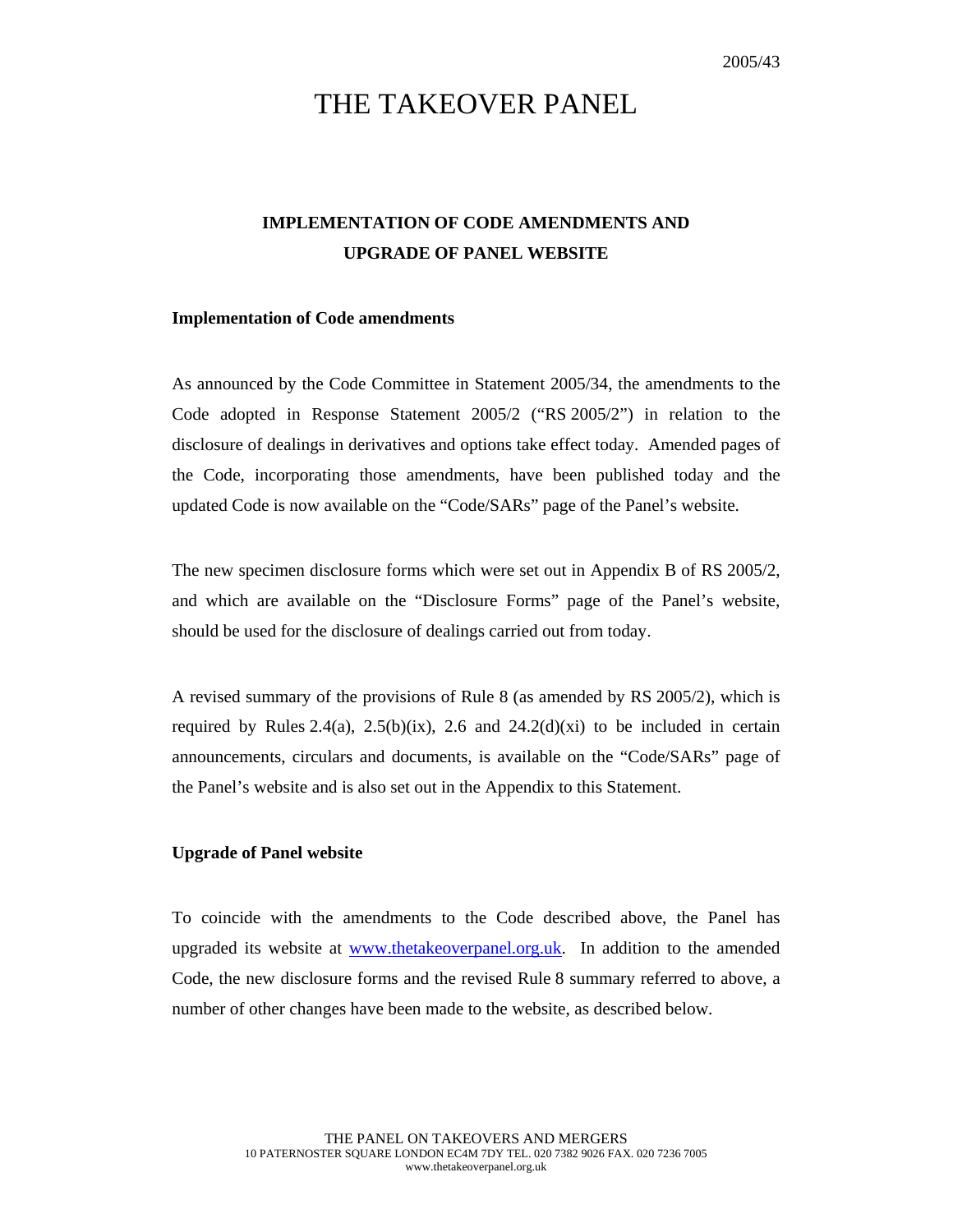The "Home" page of the website now includes a link giving access to the London Stock Exchange's "Market news" service which displays all regulatory announcements provided by all Regulatory Information Services, including all recently published statements and disclosures relating to takeovers regulated by the Panel.

#### *Panel Statements and Annual Reports and Accounts*

All Statements from 1967 onwards are now available on the "Statements" page of the website. All Annual Reports and Accounts from 1969 onwards are now available on the "Reports" page of the website.

#### *Disclosure Table*

The format of the Disclosure Table, which lists all offeree companies, offerors and named potential offerors, has been amended so as to include details extracted from announcements made by such companies under Rule 2.10, i.e. details of all classes of relevant securities which they have issued, the International Securities Identification Number ("ISIN") for each relevant security and the number of such securities in issue ("NSI").

As previously, additions and deletions of offeree companies and offerors will be reflected in the Disclosure Table throughout the day, following the relevant announcement. Other amendments may also be made to the Disclosure Table throughout the day. In any event, details announced under Rule 2.10 before 5.00 p.m. each day will be extracted from the relevant announcements and included in the final version of the Disclosure Table by 5.30 p.m. that day. The final version of the Disclosure Table issued each day will be marked "Final" and persons required to make dealing disclosures are advised to use that final version.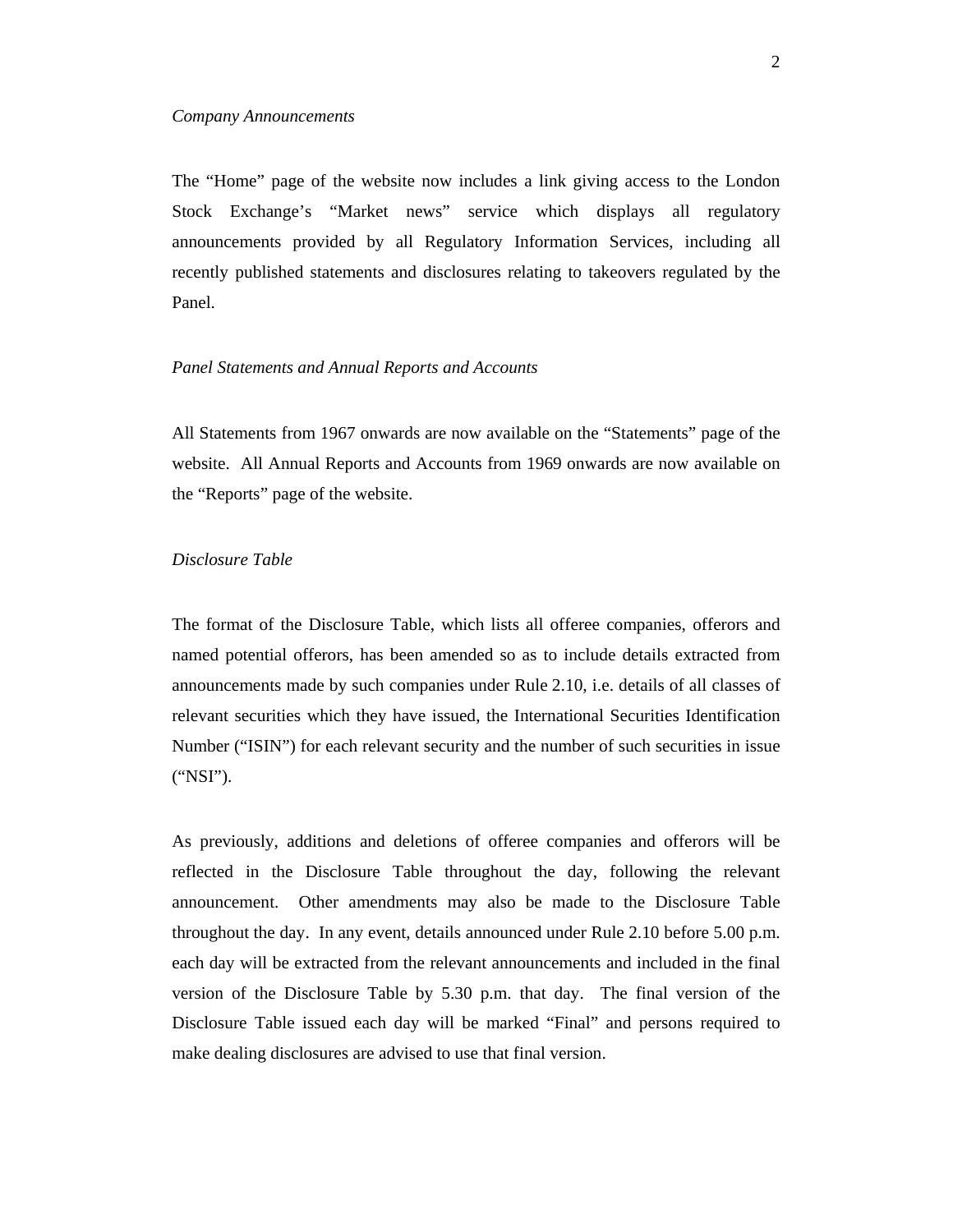### *"Whitewash", "Code waiver" and "Re-registration" documents*

Revised versions of the notes to advisers regarding "whitewash" documents, Code waivers and re-registering a PLC as a private company, together with the related documentation, are now available on the "Code/SARs" page of the website.

7 November 2005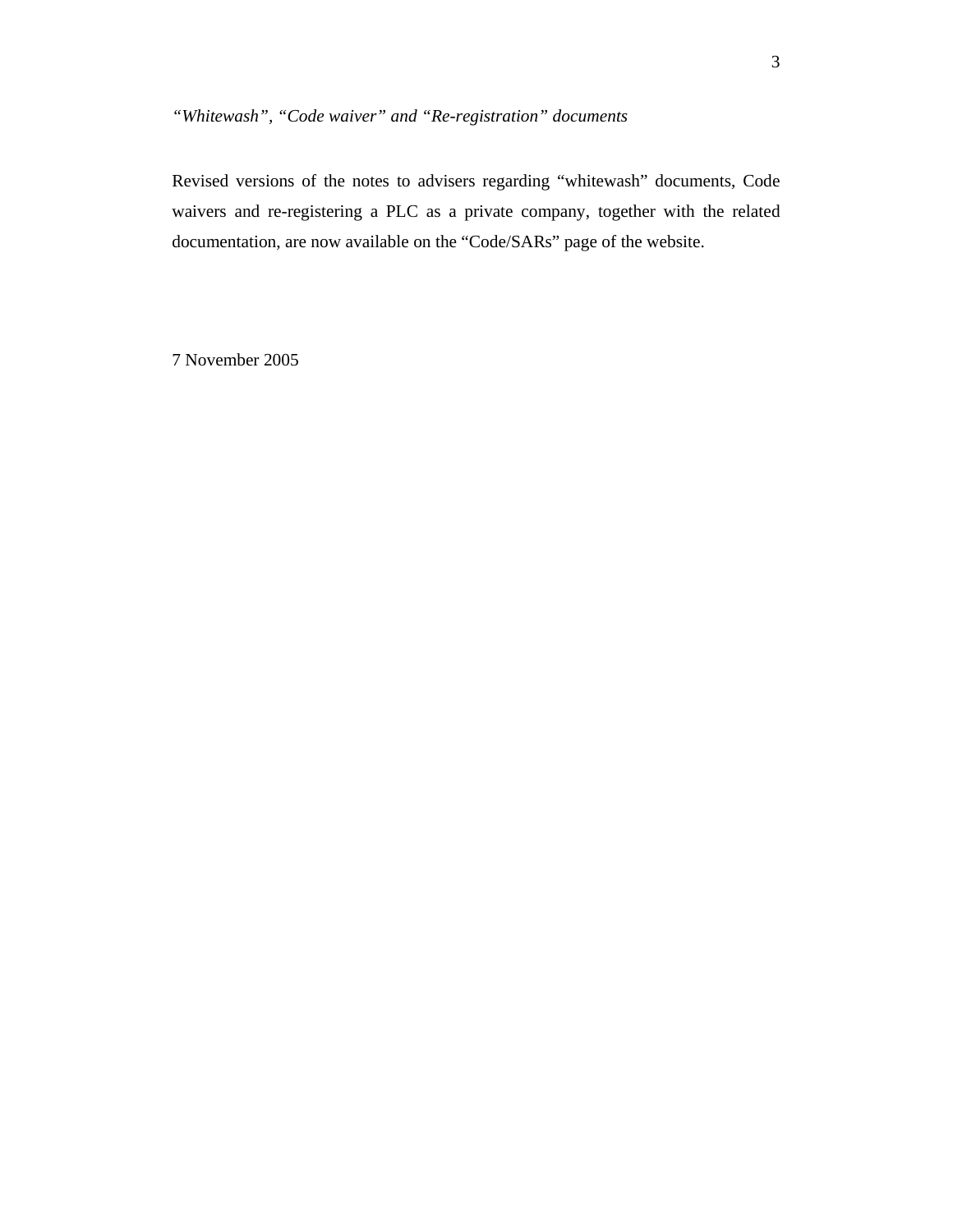#### **APPENDIX**

#### **Summary of the provisions of Rule 8**

A summary of the principal provisions of Rule 8 in the following form would normally be acceptable for the purposes of Rules  $2.4(a)$ ,  $2.5(b)(ix)$ ,  $2.6$  and  $24.2(d)(xi)$ . Any material variation should be specifically agreed with the Panel in advance.

#### "Dealing Disclosure Requirements

Under the provisions of Rule 8.3 of the City Code on Takeovers and Mergers (the "Code"), if any person is, or becomes, "interested" (directly or indirectly) in 1% or more of any class of "relevant securities" of [*the offeror* or of] *the offeree company*, all "dealings" in any "relevant securities" of that company (including by means of an option in respect of, or a derivative referenced to, any such "relevant securities") must be publicly disclosed by no later than 3.30 pm (London time) on the London business day following the date of the relevant transaction. This requirement will continue until the date on which the offer becomes, or is declared, unconditional as to acceptances, lapses or is otherwise withdrawn or on which the "offer period" otherwise ends. If two or more persons act together pursuant to an agreement or understanding, whether formal or informal, to acquire an "interest" in "relevant securities" of [*the offeror* or] *the offeree company*, they will be deemed to be a single person for the purpose of Rule 8.3.

Under the provisions of Rule 8.1 of the Code, all "dealings" in "relevant securities" of [*the offeror* or of] *the offeree company* by *the offeror* or *the offeree company*, or by any of their respective "associates", must be disclosed by no later than 12.00 noon (London time) on the London business day following the date of the relevant transaction.

A disclosure table, giving details of the companies in whose "relevant securities" "dealings" should be disclosed, and the number of such securities in issue, can be found on the Takeover Panel's website at www.thetakeoverpanel.org.uk.